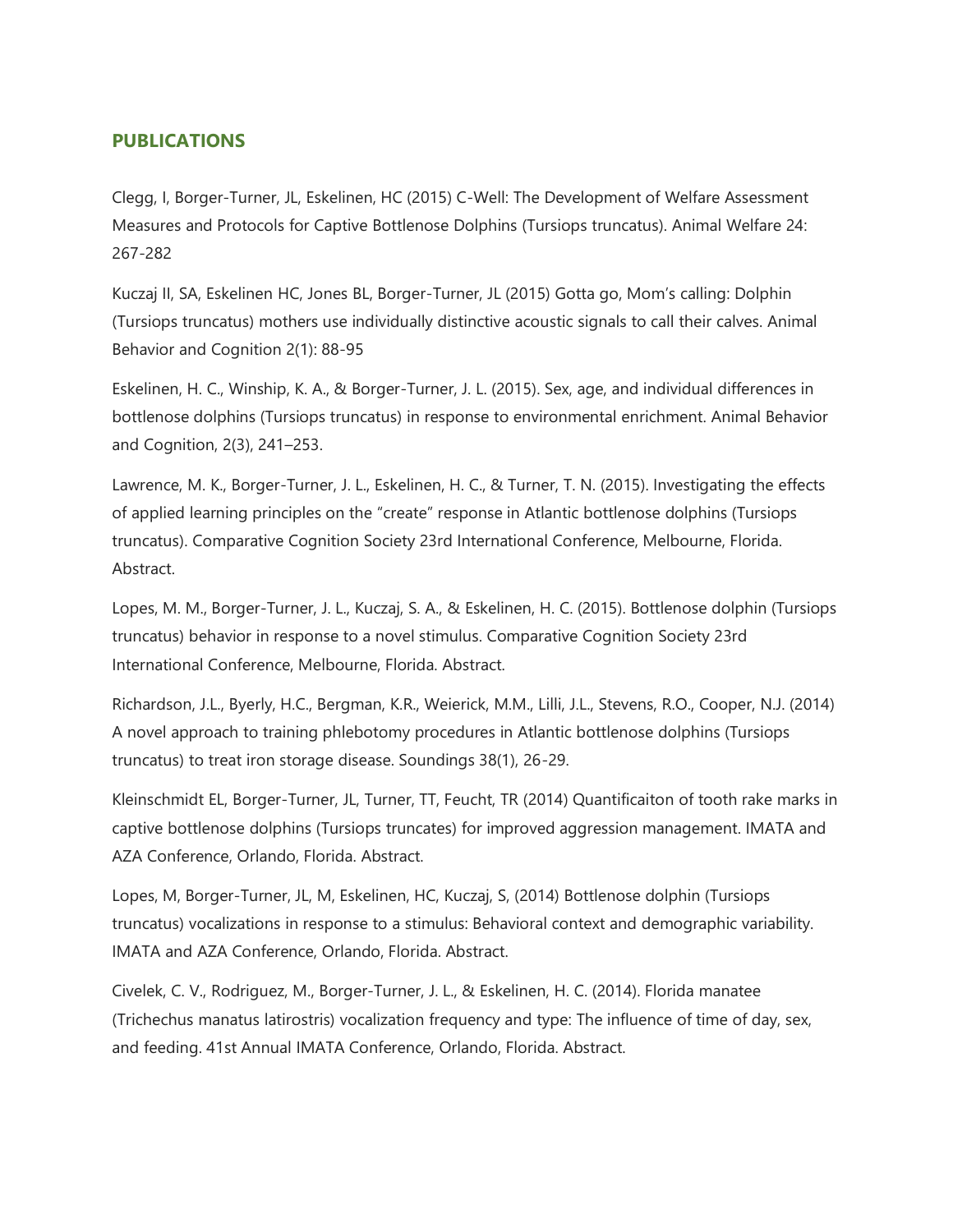Byerly, HC, Richardson, JL, Kuczaj SA (2011) Mating behavior in Atlantic bottlenose dolphins (Tursiops truncatus) in zoological care. Society for Marine Mammalogy Conference, Tampa, Florida. Abstract: 49

Herring, HM, Byerly HC, Richardson JL (2011) The occurrence and frequency of non-target behaviors exhibited by a hearing impaired Tursiops truncatus. 39th Annual IMATA Conference, Miami, Florida. Abstract

McCarthy, JK, Byerly, HC, Bates, RJ, Richardson, JL (2011) An analysis of the effects of water temperature and reproductive status on caloric intake in Tursiops truncatus in ambient seawater facilities. Society for Marine Mammalogy Conference, Tampa, Florida. Abstract: 196

Cooper, N, Cooper, A, Borger, JL, Byerly, HB (2010) Training Transformation: Overhauling the training protocol of two marine mammal facilities in Key Largo, FL. 38th Annual IMATA Conference, Boston. Abstract

Borger JL and Colley S (2010) The effects of white plague on the reproductive output of Montastraea faveolata. Revista Biologia Tropical 58 (Suppl 3): 99-110

Byerly, HC, Borger JL, Kuczaj SA (2010) Paternal investment in the care of a dolphin calf. Society for Marine Mammalogy 18th Biennial Conference, Quebec. Abstract

Ashley LB, Byerly, HC, Richardson, JL (2010) A systematic examination of training techniques and the elicitation of motivation in an Atlantic bottlenose dolphin (Tursiops truncatus). 38th IMATA Conference, Boston, MA. Abstract

Sayre S, Wright M, Cooper N, and J Richardson (2008) Disabled but not discounted: A case study of two Tursiops truncatus. 36th Annual IMATA Conference, Cancun, Mexico. Abstract

Sayre S, Andersen C, Richardson J, and N Cooper (2007) Contacting Castaway: Training a Wild, Deaf, Offshore Atlantic Bottlenose Dolphin (Tursiops truncatus). 35th Annual IMATA Conference, Indianapolis. Abstract: 31

Borger JL and Cooper A (2006) A mass-stranding event of rough-toothed dolphins (Steno bradenensis) in the Florida Keys (Florida, USA): I. Rescue and rehabilitation. 16th Biennial Conference on the Biology of Marine Mammals, San Diego, California. Abstract

Banick KL and Borger JL (2006) A mass-stranding event of rough-toothed dolphins (Steno bradenensis) in the Florida Keys (Florida, USA): II. Release and tracking. 16th Biennial Conference on the Biology of Marine Mammals, San Diego, California. Abstract